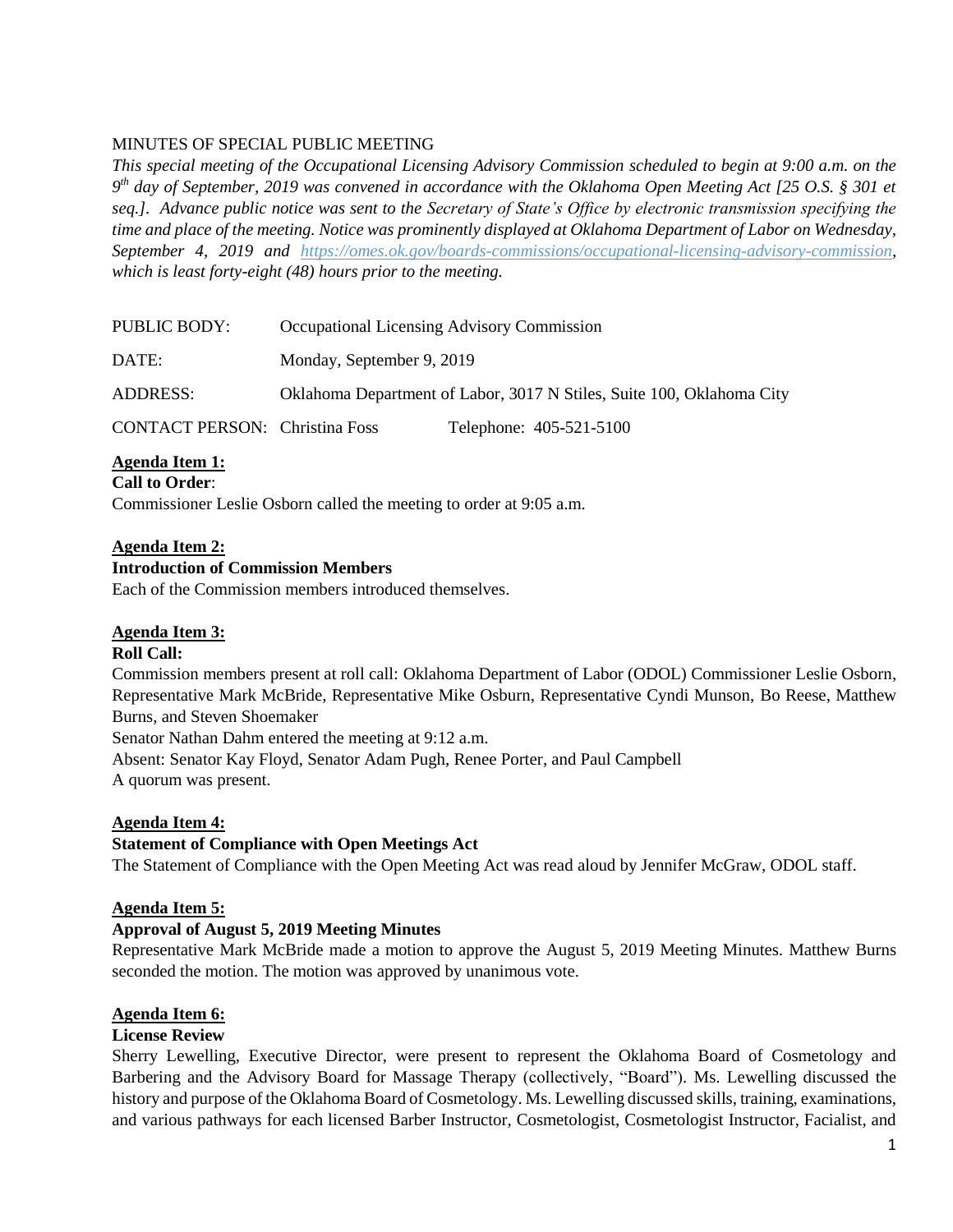Manicurist. Ms. Lewelling discussed the levels of supervision and scope of work for different levels of licensure and answered questions from the Commission.

Ms. Lewelling said the Board will cite anyone trying to teach without an Instructor's License. There are 1500 hours required to obtain a Cosmetology License. Do these groups really need to be licensed was asked of Ms. Lewelling by the Commission, who answered yes, because they are working with chemicals that can cause damage to a person's hair and skin. There are no continuing education requirements.

Nick Smith, Licensing Supervisor, was present to represent the Oklahoma Department of Labor. Mr. Smith discussed the definition, history, purpose, and functions of the welding license. Mr. Smith and the Commission reviewed the educational and training requirements and fees for each license and the scope of work permitted by each license, and Ms. Smith answered questions from the Commission.

Chris Ferguson, Executive Director of the Oklahoma Funeral Board, discussed the history and purpose of the agency. Mr. Ferguson discussed the two (2) types of licenses for individuals issued by the Board: Embalmer and Funeral Director; education and training requirements for licensure; and, continuing education requirements, exams, and fees. Mr. Ferguson answered questions from the Commission. Commission requested information on how many licensed people hold both licenses, as opposed to only one or the other license. Mr. Ferguson stated he would have that information to Commissioner Osborn by 5:00 pm.

Janis Hubbard, Administrator for the Construction Industries Board, discussed the Home Inspector's License for individuals issued by the Board, education and training requirements for licensure, continuing education requirements, exams, and fees. Ms. Hubbard answered questions from the Commission.

The Commission had follow-up questions for Mr. Ferguson, Oklahoma Funeral Board Executive Director, regarding unlicensed funeral directors and how they handle complaints regarding same.

### **Agenda Item 7:**

#### **Next Steps**

Commissioner Osborn said the next meeting is October 7 at 9:00 a.m. at the Oklahoma Department of Labor.

#### **Agenda Item 8: Public Comments**

Sam Haubrick, a home inspector and builder, stated that home inspectors are not code inspectors but they are expected to know the code. He said they need to be licensed because they are in expensive homes, and have access to homeowners' property, and the public needs to know who is in their homes, and there is a need for more training on home inspections.

Melissa Koon, owns Inspection Connection and is a home inspector, said there needs to be more requirements on the number of hours on education required to be a licensed home inspector.

Ben Lepak, with 1889 Institute, said his group worked on a report regarding licenses that was discussed today. They have short, two (2) page studies that concluded licenses for Cosmetology, Barbering, Funeral Director, and Embalmer are not necessary.